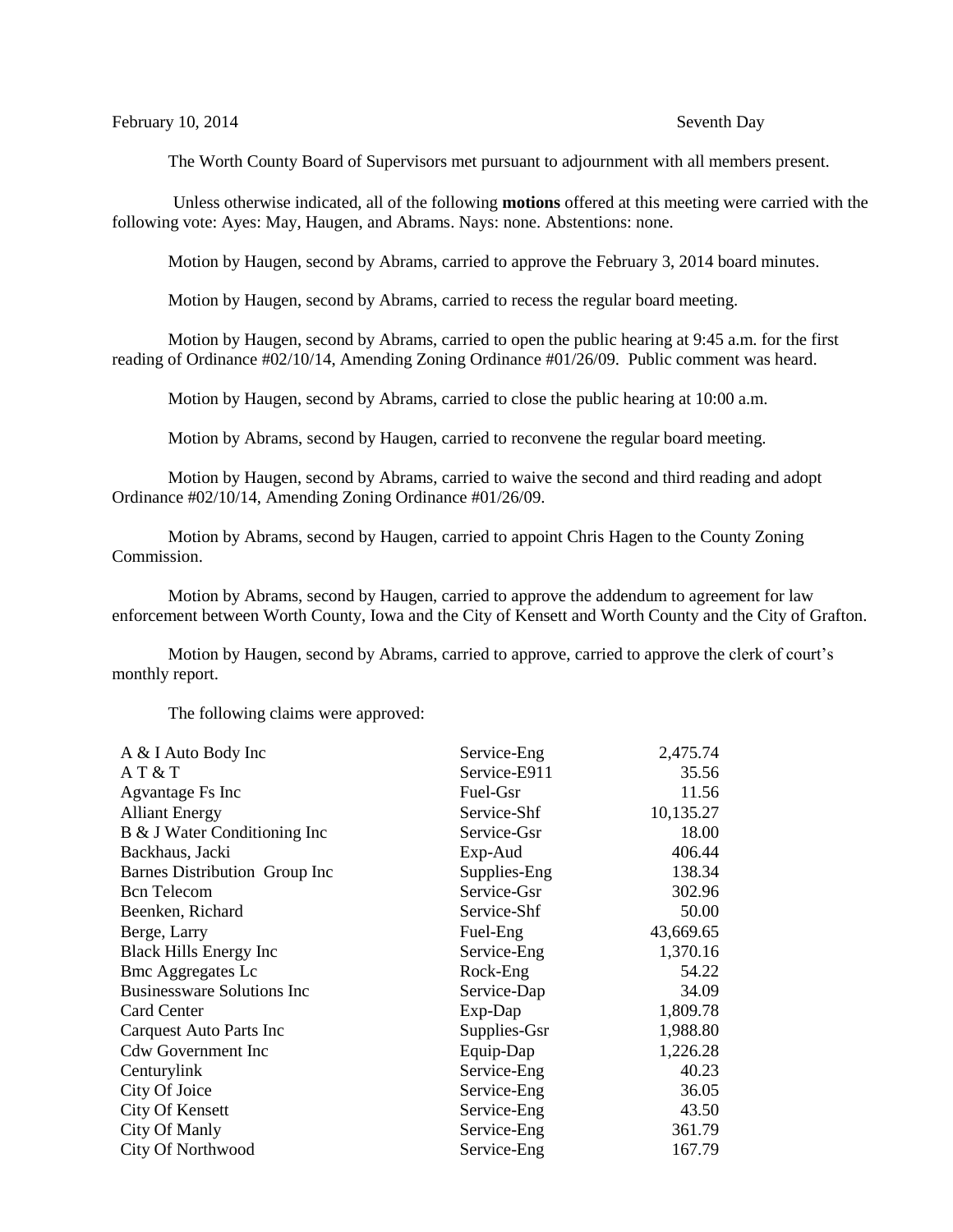| Cnh Capital                                | Parts-Eng    | 126.94    |
|--------------------------------------------|--------------|-----------|
| D & D Sales Inc                            | Supplies-Shf | 329.00    |
| Emergitech                                 | Equip-E911   | 53,240.00 |
| <b>Fallgatter's Market</b>                 | Supplies-Shf | 686.06    |
| <b>Fastenal Company</b>                    | Supplies-Eng | 1,148.32  |
| Floyd County Sheriff                       | Service-Csr  | 36.00     |
| Franklin County Sheriff                    | Service-Csr  | 210.00    |
| Goveonnection Inc                          | Equip-Dap    | 299.90    |
| Greve Law Office                           | Postage-Aty  | 6.70      |
| <b>Hanlontown Fire Dept</b>                | Equip-E911   | 2,000.00  |
| Hanson, Jacob                              | Mileage-Trs  | 200.72    |
| Haugen, David                              | Mileage-Sup  | 21.84     |
| Hawkeye Legal Services Inc                 | Service-Csr  | 40.00     |
| Horan, Teri Lee                            | Supplies-Shf | 14.29     |
| Huber Supply Co Inc                        | Supplies-Eng | 182.00    |
| Huftalin, Raymond                          | Exp-Shf      | 129.55    |
| Ia County Recorders Assn                   | Dues-Rec     | 200.00    |
| Ia Dot                                     | Edu-Eng      | 400.00    |
| Ia Secretary Of State                      | Fee-Aud      | 30.00     |
| Ia Workforce Development                   | Unempl-Ins   | 560.51    |
| <b>Iaccyso</b>                             | Edu-Vaf      | 60.00     |
| <b>Interstate Motor Trucks Inc</b>         | Parts-Eng    | 1,471.31  |
| <b>Isac</b>                                | Edu-Sup      | 475.00    |
| J & J Machining Welding & Fabr             | Supplies-Eng | 1,422.83  |
| Jasper County Sheriff                      | Service-Csr  | 75.00     |
| Keltek Incorporated                        | Equip-Shf    | 26,749.25 |
| Knudtson, Kirby                            | Service-Shf  | 632.21    |
| Kuennen, Joseph                            | Service-Gsr  | 438.75    |
| <b>Larry Elwood Construction</b>           | Parts-Eng    | 543.95    |
| Larsen Plumbing & Heating Inc              | Supplies-Eng | 161.13    |
| Law Enforcement Systems Inc                | Supplies-Shf | 77.00     |
| Mail Services Llc                          | Service-Trs  | 227.59    |
| Manly Junction Signal                      | Service-Ema  | 588.99    |
| Marco Inc                                  | Service-Dap  | 6,335.51  |
| Mark's Tractor Inc                         | Supplies-Con | 30.70     |
| Marshall & Swift Inc                       |              | 249.18    |
| Martin Bros Dist Co Inc                    | Service-Eng  | 504.86    |
|                                            | Supplies-Gsr | 950.72    |
| Mason City Ford Lincoln Inc<br>May, Dennis | Service-Eng  | 43.68     |
|                                            | Mileage-Sup  |           |
| Mc Clure Engineering Co                    | Service-Ndp  | 1,943.00  |
| Mc Dermid, David                           | Rent-Soc     | 650.00    |
| Mediacom                                   | Service-Phd  | 551.71    |
| <b>Medical Arts Press</b>                  | Supplies-Phd | 45.99     |
| Melby, Ruth                                | Mileage-Mha  | 32.76     |
| Mireles, Sandra                            | Mileage-Mha  | 432.64    |
| N-K Booster Club                           | Donation-Shf | 100.00    |
| North Country Equipment Llc                | Parts-Eng    | 80.31     |
| Northern Iowa Therapy Pc                   | Service-Phd  | 140.00    |
| Northwood Anchor Inc                       | Service-Ema  | 603.39    |
| Northwood Dental Associates                | Service-Shf  | 86.00     |
| Northwood Electric Inc                     | Service-Gsr  | 472.73    |
| Northwood Lumber                           | Supplies-Eng | 124.11    |
| Northwood Sanitation Llc                   | Service-Gsr  | 181.50    |